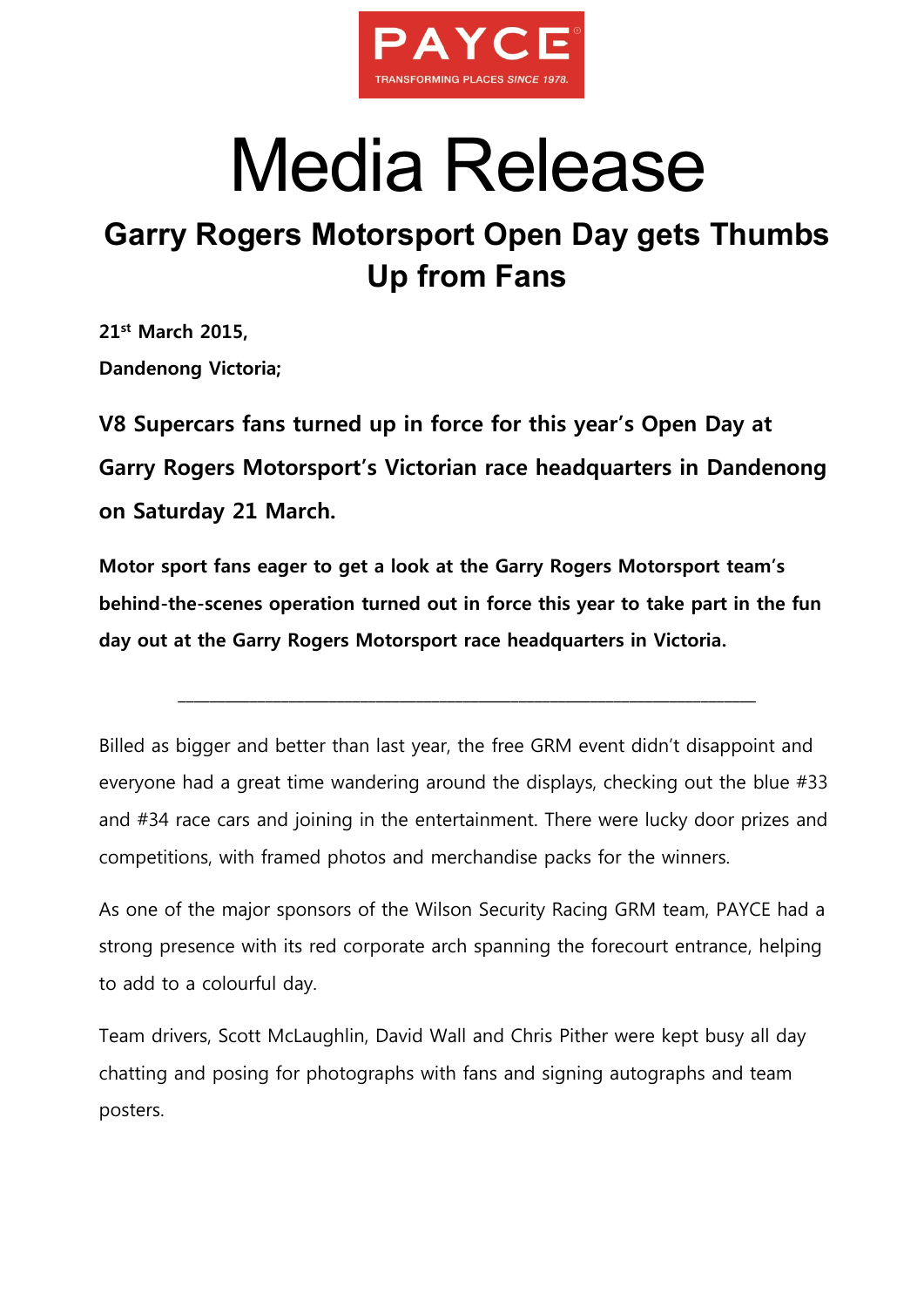Popular with everyone were the pit stop challenges, with the drivers prepared to take on all comers from the crowd. Kids were also able to challenge Scott on the workshop race simulator while the little ones had a ball on the "Cars' jumping castle.

GRM opened up the doors to its massive B-double transporter so fans could take a close look at all the equipment and facilities needed to support the race cars at the tracks around Australia.

As well as the two race-going Volvo S60 Polestars on show, the Volvo Car Club displayed a fantastic collection of immaculate vintage and not-so-old Volvos.

Volvo Car Australia also brought some of its latest models along, including the sensational road version of the S60 Polestar and Volvo Trucks added to the brand flavour with two of the biggest trucks in its range.

GRM team owner, Garry Rogers said he totally enjoyed the day and was pleased to be able to give something back to the many fans who support the team throughout the season.

"When we are at the track we have to focus on getting the job done, so the time we have available to spend with our many supporters is limited," he said.

"But at the Open Day with the pressure off, we can relax and indulge ourselves with the fans and have a bit of fun, before getting back to the business side of racing.

"It was great to see so many families, along with their young ones, decked out in the team's apparel. Definitely the youngsters are the next generation of motor sport enthusiasts and hopefully some will be future competitors."

PAYCE Managing Director and avid motor sports supporter, Brian Boyd congratulated Garry and his team for putting on a great show for the fans.

"Garry is a legend in a sport he has excelled in for more than 50 years, both as a driver and team owner and his followers are a loyal band," Brian Boyd said.